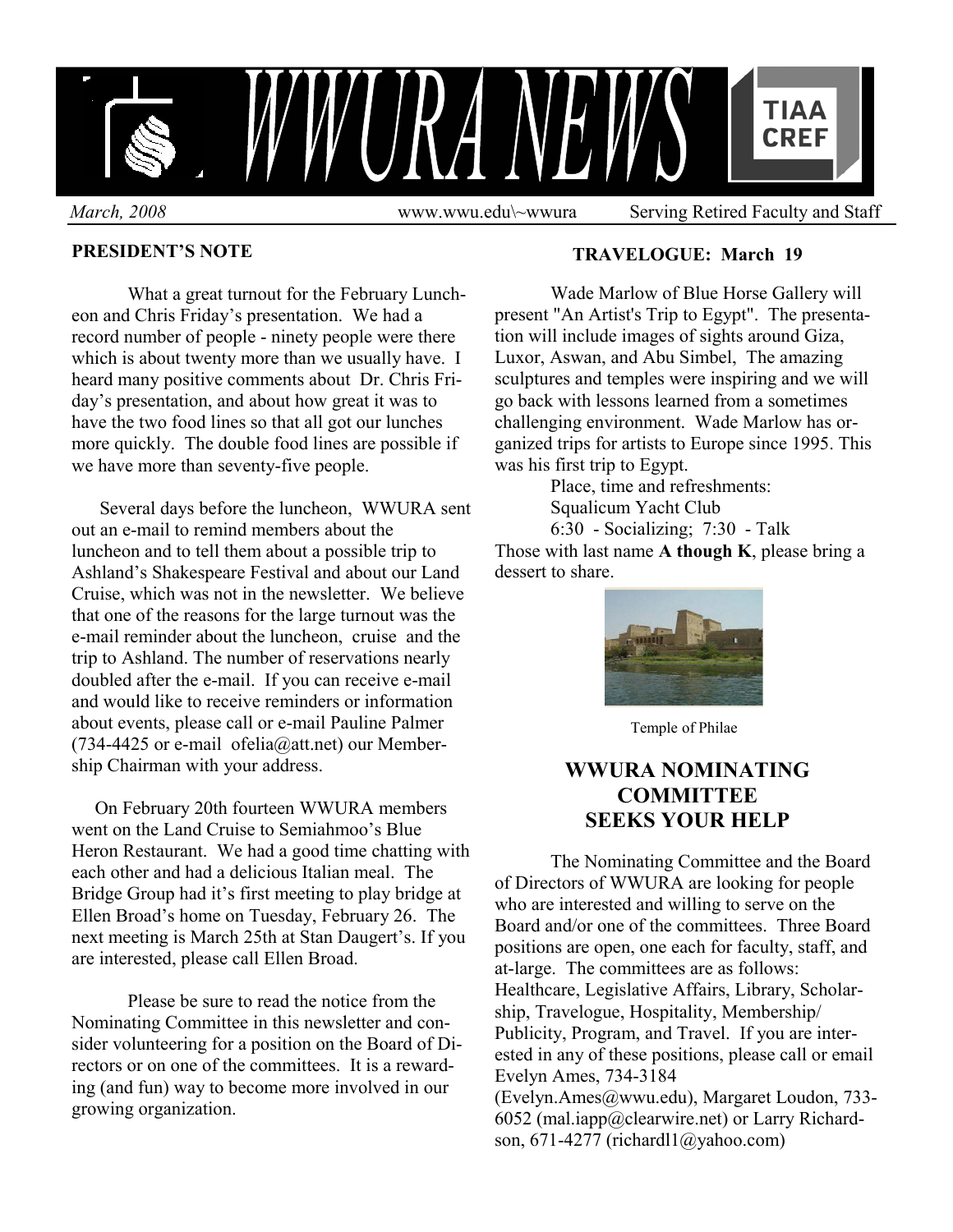#### *Healthcare Collaboration in Whatcom County—HInet*

The **Community Health Information Network** is alive and well in Whatcom County. The timing of events leading up to HInet include the 1990 – Vision of Seamless Care and the 1994 Whatcom Integrated Delivery System (Community Health Improvement Consortium). In 1995, St. Joseph Hospital went "live" (computer-wise) with its Community Health Record and in 1996, the Whatcom Health Information Network (HInet Program) was established. I wish to thank Lori Nichols, Director of Whatcom Health Information Network (HInet) for her assistance in providing information (via personal interview and use of her PowerPoint information).

What is HInet? HInet is a private intranet connecting health professionals and patients in Whatcom County. Currently, this private self sustaining Health Information Intranet includes: 180 thousand citizens, one hospital (St. Joseph Hospital), 400 physicians (99% of total physician population in Whatcom), all nine skilled nursing facilities, Community Mental Health, Medic One, the Medical Society, and Home Health. There are over 100 locations with over 2700 personal computers and over 2500 network users. HInet connects to St. Joseph Hospital's network. Any provider in Whatcom County can be on the network. Since it costs approximately one million dollars each year to provide services and to operate, providers are assessed a fee to connect to the system. Various practices use their own electronic systems (e.g., Family Care Network and Madrona use their own systems for their providers). HInet encompasses the following:

- $\triangleq$  Hospital online robust installation of GE Carecast EMR is accessible to all physicians
- Labs and images can be obtained online
- Specialty practices (Gastroenterology, vascular labs, nephrology [kidneys], and surgery centers can import notes
- $\div$  E-mail internet access virus & spam protection; Helpdesk phone and onsite service
- $\div$  LAN consulting and implementation
- Medical reference resources online include: Micromedex; MD Consult; Medical Journals, databases, etc in electronic library; Krames Patient Education Materials; Zynx Evidence
- 40+ doc family practice using Logician EMR
- 70+ doc multi-specialty group implementing Better Health Record EMR
- $\triangleq$  Integration of practice EMRs with Hospital record & PHR
- 1200+ Shared Care Plans, Personal Health Record in use

**What patient information is included and how secure is it?** Practices and the hospital use their electronic medical record systems to document your care, and to support their billing records. There is a record that is designed for patients to keep track of their own information. The fact that we have a private network adds another layer of security onto already rigorous policies and procedures regarding role based access to medical information. All users undergo training about confidentiality and sign confidentiality agreements annually to ensure ongoing awareness of the need for careful and appropriate access. Electronic Health information systems actually afford a higher degree of security owing to the 'fingerprints' left by users viewing of the information. Access to records is routinely audited according to specific parameters, and is also audited 'for cause' if a breach is suspected. The Shared Care Plan Personal Health Record logs all access, and is a secure site with all transmissions encrypted. You can see the audit trail of access to your Shared Care Plan and control who has access to it. What is the Shared Care Plan? It is "a free, easy-to-use, personal health record that lets you organize and store vital health information." "It can help you manage chronic conditions, coordinate the care of others, and improve your health" (www.SharedCare Plan.org). "Whatcom County is also working to integrate their Shared Care Plan with the Microsoft Health Vault Platform which will enable devices like glucometers, heart monitors and scales to populate one's personal Health Record and Health Vault account. It will also simplify the process of connecting health information systems" (Lori Nichols, Seattle Mayor's Senior Newsletter, Feb 08).

**How can a consumer find out about his/her own medical record?** Patients can request access to their own records housed in clinic or hospital archives by completing a Request for Release form and sending it to their Medical Records Person or Health Information Management Department. Assistance with the Shared Care Plan Personal Health Record can be obtained at the Chestnut Building Lower Level where there is a small library and computers available for patient use in the Shared Care Plan Office.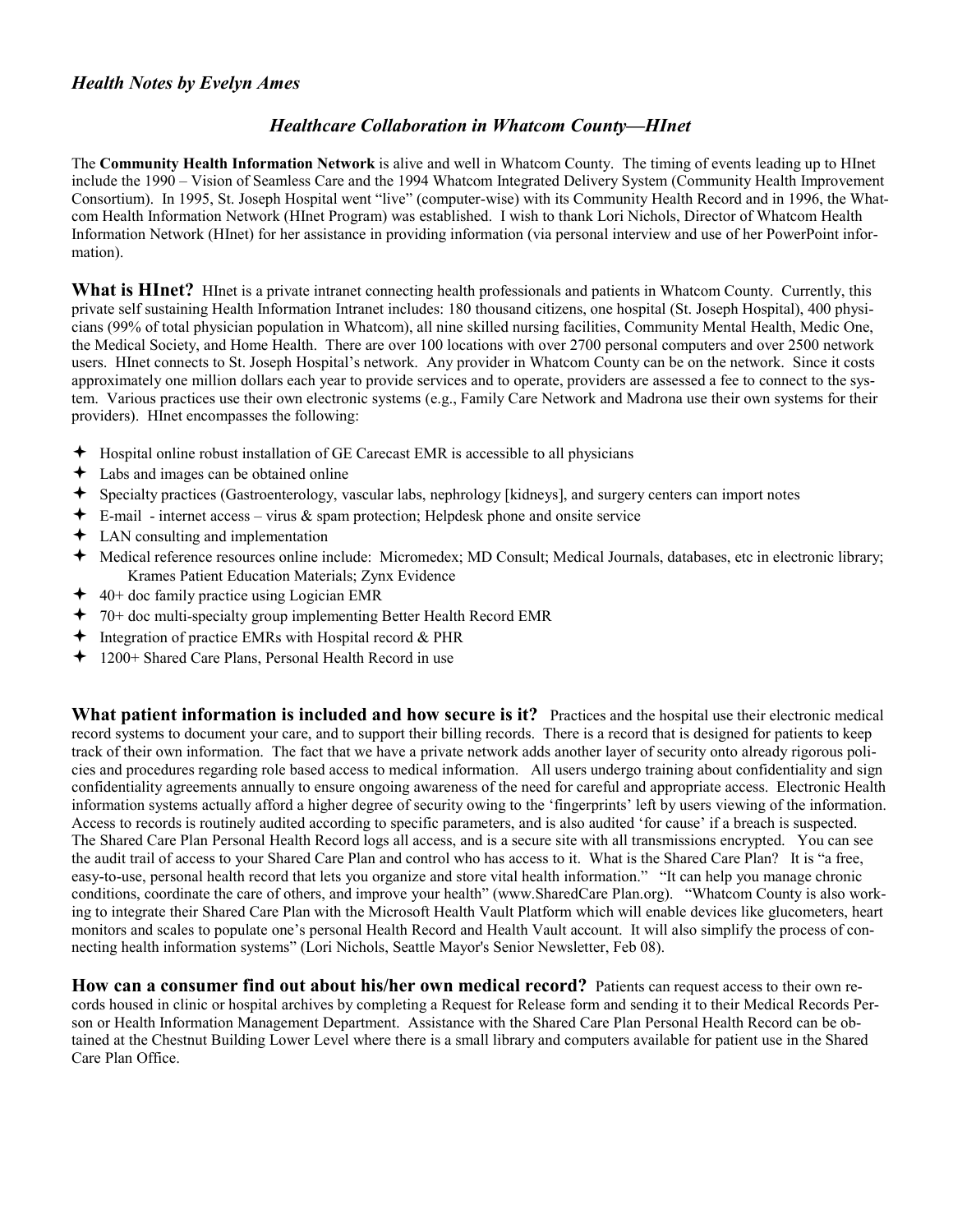# **Remembering Ken Hoover**

 A year ago Ken Hoover was a vibrant, active member of our community. After retiring from WWU's Political Science Department, he continued to give generously of his time and talents. He became a WWURA Board member in Spring 2006, taught classes for A.L.L., and continued his 15-year service to Bellingham's City Club, which he co-founded.

 Ken was committed to his family, his students, his university and his community. His untimely death last summer, one month after surgery for a brain tumor, shocked and saddened all of us.

 WWU's Political Science Department has created a memorial scholarship in Ken's name to be awarded to a Political Science student who best exemplifies Ken's own love of learning. The department will match up to \$5,000 in donations. Western Washington University Foundation requires total donations of \$10,000 or more to establish a scholarship. The Hoover scholarship is an annual, not endowed, scholarship; the first one will be presented this spring.

 Bellingham City Club members and WWURA members have been invited to join in this effort. If you would like to contribute, please make your tax-deductible donation to:

Western Washington University Foundation

516 High Street – Old Main 430, Bellingham, Washington 98225-9034

Please note on your check that your donation is for the Ken Hoover Scholarship. Thank you. WWURA Board

# *The Happy Book and Film Corner* **by Lynne Masland**

 This month the focus is on films. Evelyn Ames suggests the film "Shirley Valentine," about a wisecracking, unpredictable English housewife who fulfills her dream of going to Greece by accepting a friend's invitation to vacation on the island of Mykonos. "The Last of the Blonde Bombshells" features Judi Dench, Leslie Caron and Olympia Dukakis in a marvelous British romp. "Saving Grace," also set in England, tells the tale of a recent widow with a large garden and estate who is helped by various folk to find new and profitable uses for her garden. And last, but not least, Steve Martin stars as the inimitable Inspector Clouseau in the latest "Pink Panther" film. Let Evelyn Ames (Evelyn Ames @wwu.edu) know your favorites so we can include them in future columns. One book that is just too good to overlook: *In the Garden of the Gods* by Gerald Durrell continues the saga of the Durrell family on Corfu between the two world wars. The side-splitting vignettes will have you laughing out loud. Perfect for spring!



In Front of Ho Chi Minh's Mausoleum in Hanoi, Vietnam

#### **MARCH INTEREST GROUP MEETINGS**

**Book Group:** Mar. 18, 2:30 at Evelyn Mason's, The Arctic Schoolteacher ; Donna Rochon, 647-2301

**Bridge:** Mar. 25, 1:30 at Stan Daugert's; Ellen Broad, 734-5145

**Opera:** Met Live Broadcast, Richmond, BC, Mar. 15, Peter Grimes; Mar.22 Tristan and Isolde; Evelyn Ames, 734-3184

**Biking:** Thurs. 10 am, depends on weather; Evelyn Wright 676-0227

**Skiing:** have been going Tues. depending on weather; Charlie Way, 734-0649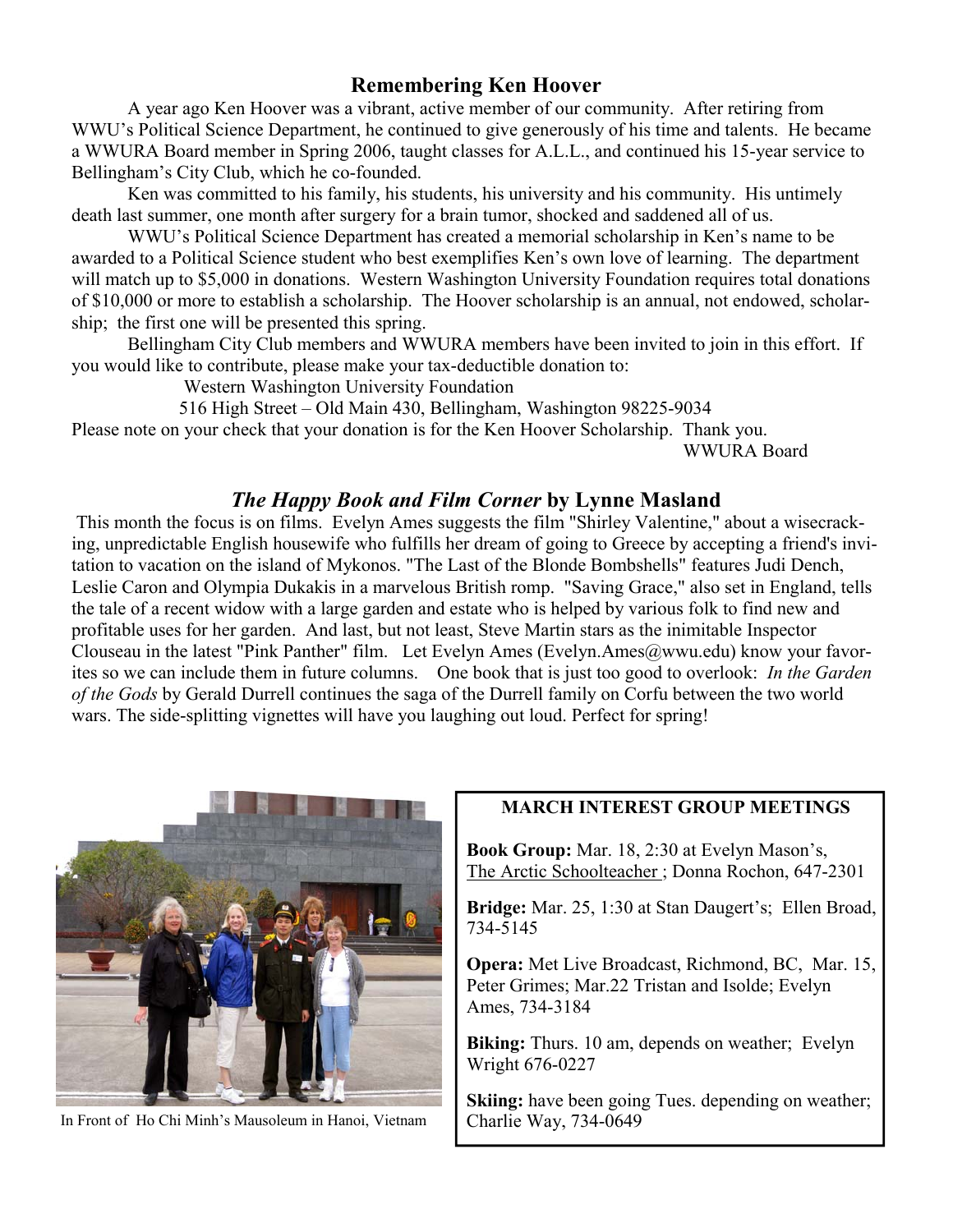## **\* \* \* News from WWURA's Travel Committee \* \* \***

#### \* \* Exotic Asia Cruise – January 27-February 8, 2008 \* \*

What a wonderful trip...I wish all of you could have joined us! We flew into Singapore and boarded Royal Caribbean's *Rhapsody of the Seas*. The ship was about 10 years old but had been recently remodeled and looked great. We arrived at our first port, Sihanoukville, Cambodia. Some of us took a motorized tuk-tuk and went to a beautiful beach resort, Soka Beach. Miles and miles of beautiful clean, white sand beach with water that was warmer than most pools…fabulous! The surrounding town was very third-world.

Next port, Laem Chabang, was in Thailand. Prior to leaving home the group arranged for private excursions in Thailand and Viet Nam via mini vans with a driver and local guides. We had wonderful tours! So our first tour was to Bangkok which included a city tour, a boat trip along the canals, and a visit to Wat Po for a one hour Thai massage. Ever had a Thai massage? Ouch!

Then we were on to Viet Nam with stops in Saigon, Nha Trang, Hoi An, and Hanoi. They were all very fascinating cities. People were friendly and gracious. We saw many pagodas and temples, lots of motor bikes, bicycles, cyclo taxis and cars that honked their way through very crowded roads. We visited city centers, rode in a traditional wooden boat in the waters of Halong Bay, had lunches in fine local restaurants, shopped at markets, and explored a cave at Marble Mountain that had been used by the Viet Cong during the war. There were many, many highlights!

Our journey ended in Hong Kong during Chinese New Year…the year of the rat! Many of us witnessed the most incredible fireworks display. It was definitely a "big bang" to call in the New Year and a wonderful climax to a glorious trip.

#### **Written by Donna Kehle, trip co-ordinator**

## **\* \* Upcoming WWURA Trips\* \***

\* April 20-May 12, 2008 – Turkey's Magical Hideaways – Don Rochon Everything is ready for this trip. Bon voyage! \* Sept. 16-Oct. 9, 2008 – Greece and Turkey – Nita Clothier Give Nita a call at 733-7291 or look for her itinerary on the travel table. \* Sept.17-Oct. 1, 2008 – Music Gala at Sea – Kathy Whitmer Cabins are still available on this cruise from Hamburg to Monte Carlo. \* Late Sept./early Oct., 2008 – Ashland Shakespeare Festival – Barb Evans Indicate your interest to Barb to reserve your place for this trip. \* Jan. 17-29, 2009 – Enchanting India – Joseph Correa Look for Joseph's colorful, detailed itinerary on the travel table at the travelogue. \* Mar. 11-29, 2009 – Panama Canal/Costa Rica – Margaret Loudon Details for this newest trip proposal may be found in this newsletter. \* April/May 2009 – Balkans – Don Rochon Let Don know if you're interested. He will have more information in May

#### **TRIP TO ASHLAND SHAKESPEARE FESTIVAL**

WWURA is considering another trip to the Shakespeare Festival in Ashland in late September or early October, 2008. We would travel by bus to Ashland, spend three nights giving us a chance to see four plays. Three plays by Shakespeare, *A Mid–*S*ummer's Night Dream*, *Coriolanus*, and; " two "outrageous new comedies" - *The Furthe*r *Adventures of Hedda Gabler* by Jeff Whitty and *Breakfast, Lunch and Dinner* by Luis Alfaro; as well as Arthur Miller's *A View from the Bridge*; *Our Town* by Thornton Wilder and *The Clay Cart* by Sudraka, "an action packed romantic epic from India", are being offered.

So far 13 people have expressed an interest in going and we need at least 25 people. If you are interested, please contact Barbara Evans at 650-9724 or by e-mail at howard.evans@wwu.edu. If we receive responses from 25 people we will set up the trip..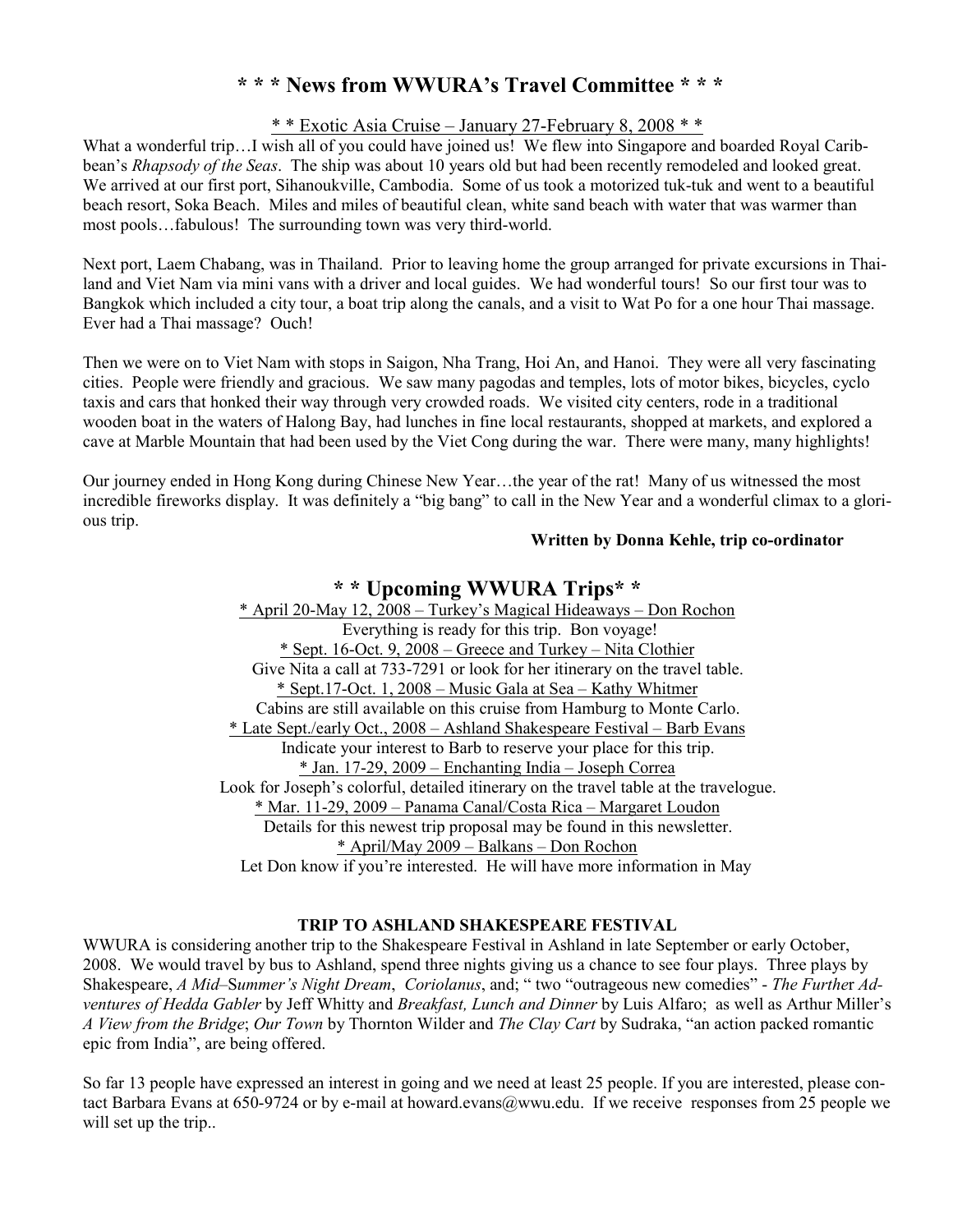# Costa Rica/Panama/Panama Canal Cruise

A **great** opportunity to visit Panama/Panama Canal and Costa Rica. Chose a **cruise**, **land tour** or **both**. Your host is Margaret Loudon and the travel consultant is Joyce D. Wilson. Contact Margaret at 733-6052 or MAL.IAAP@clearwire.net and Joyce at 733-4703 (joycedwilson@comcast.net). Margaret retired from WWU Publishing Services in 2006.

## **Panama Canal to Costa Rica—Between Two Seas,**

### **March 11-20, 2009**

Spend 10 days/9nights aboard the *Pacific Explorer*  with Cruise West*.* **\$3,486 ppdo** with a \$700 deposit required to reserve cabin. Includes all port charges, meals and gratuities.

**Day 1:** Arrive in **Panana City** and transfer by bus to Colon on the Caribbean coast to board the Pacific Explorer. D

**Day 2:** Visit **San Blas Islands.** Step ashore at a Kuna Indian village. BLD

**Day 3: Portobello.** Guided walk of town and visit to an old Spanish fort and, tides permitting, explore a mangrove forest of the Duarte River by small craft. BLD

**Day 4: Panama Canal.** Transiting the Panama Canal is an unforgettable experience. BLD

**Day 5: Darien Jungle.** Visit a remote Embera village on the coast of the Darien Jungle. BLD

**Day 6: Granito De Oro in Coiba National Park**  Enjoy a day of snorkeling and kayaking. This island of pristine waters and abundant sea life is considered one of the top 10 diving locations in the world. BLD

**Day 7: Golfo Dulce** Take a guided tour through the beautiful gardens at Casa Orquideas. See, smell, and touch a wide variety of beautiful ornamental plants and taste some unusual fruits. BLD

**Day 8: Caletas Beach** Discover the Corcovado Conservation area, a pristine rainforest, populated by pumas, tapirs, poison dart frogs, and jaguars with guided walks and a picnic at the beach. BLD

**Day 9: Manuel Antonio National Park** Naturalists will lead walks to outstanding wildlife viewing sites with over 109 mammal species and 184 bird species including monkeys, iguanas, agoutis, sloths and the rare turquoise cotinga. BLD

**Day 10: San Jose** Disembark in Los Suenos and transfer to San Jose to continue trip or for flight home.

# **Costa Rica Natural Paradise**

**March 20 – 29, 2009 - coincides with WWU** 

**Spring break.** Spend 10 days/9 nights in Costa Rica touring with Caravan. **\$1,095 PPDO** all inclusive (2008 price) with a \$300 deposit required to reserve space.

Day 1: Transfer to your hotel, have dinner and join Caravan for an 8 p.m. briefing. D

**Day 2: Poas Volcano and San Jose City Tour** Visit Poas Volcano, Plaza de la Cultura, Central Park, National Theatre, National Museum. BLD

**Day 3: Rainforest Aerial Tram** Scenic drive through Braulio Carrillo Park. Glide through the jungle canopy on the rainforest aerial tram ride, hike, butterfly garden, cruise rivers & canals to 47,000 acre Tortuguero National Park. BLD

**Day 4: Tortuguero Park, Canal Cruise** Cruise canals to see monkeys, iguanas and tropical birds, visit Green Turtle Research Station, and walk along Atlantic turtle nesting beaches. Boat excursion into Tortuguero Park. BLD

Da**y 5: San Carlos Valley, Fortuna** Morning cruise on Tortuguero River, visit a banana plantation, Selva Verde Rainforest Reserve with 300 foot long suspension bridge, then on to San Carlos Valley. BLD

**Day 6: Cano Negro, Hot Springs, Arenal** Cruise Rio Frio through Cano Negro wildlife refuge. Return to Fortuna, relaxing soak in volcanic hot springs, see Arenal Volcano's glowing lava flow. BLD

**Day 7: Cloud Forest Hike** Drive by Children's Eternal Rainforest, enter a cloud forest reserve for a guided walk. BLD

**Day 8: Pacific Coast, Manuel Antonio** Drive by Carara Biological Reserve, visit Manuel Antonio with 3 pristine beaches. Leisure afternoon. BLD **Day 9: Sarchi, Coffee Plantation** Visit Sarchi to view the painted ox carts and colorful handcrafts, see the metallic church of Grecia, visit a coffee plantation. BLD

**Day 10: San Jose** Breakfast at hotel and transfer to airport. B

www.Caravan.com